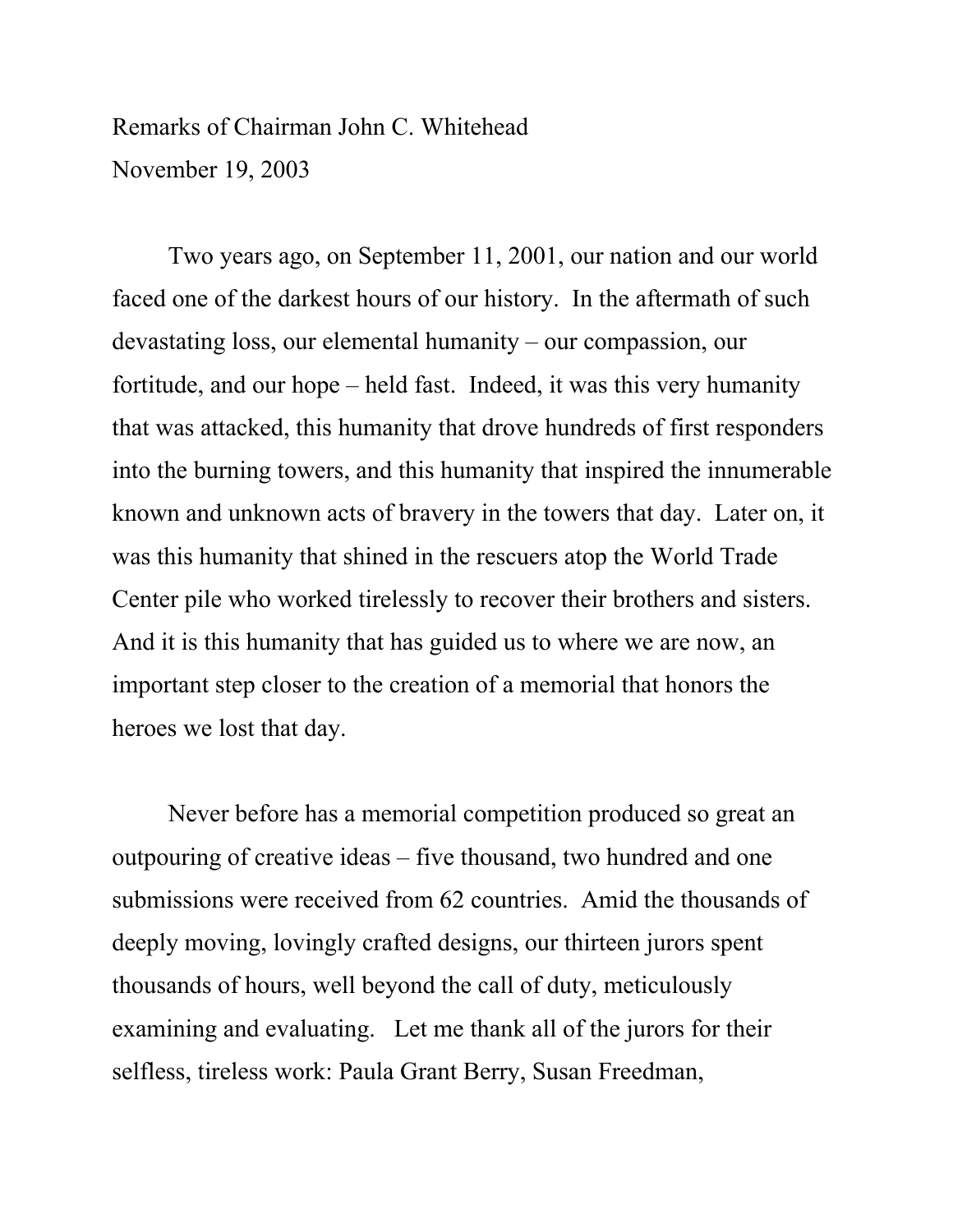Vartan Gregorian, Patricia Harris, Maya Lin, Michael McKeon (pronounced McKuyne), Julie Menin**,** Enrique Norten, Martin Puryear, Nancy Rosen, Lowery Stokes Sims, Michael Van Valkenburgh, and James Young. These jurors looked within themselves, and at the world around them. They undertook marathon sessions and engaged in intensive deliberations – and from that process they selected eight finalist designs.

 The remarkable humanity that has fueled our progress reveals itself perhaps most profoundly, most touchingly, in these finalist designs themselves. Their vocabularies are elemental – their designs draw upon the elements of light, water, earth... and life itself. With these simple yet profound elements, these eight teams have each crafted a unique place for us to contemplate, reflect, and seek our own peace with the tragic events of September  $11^{th}$ .

Some of the designs stretch the guidelines we initially provided to applicants. But, notably, the guidelines themselves maintained that if a proposal exceeded the original limits with a well-conceived purpose, and with well-executed results, it would be considered. So we consider them today.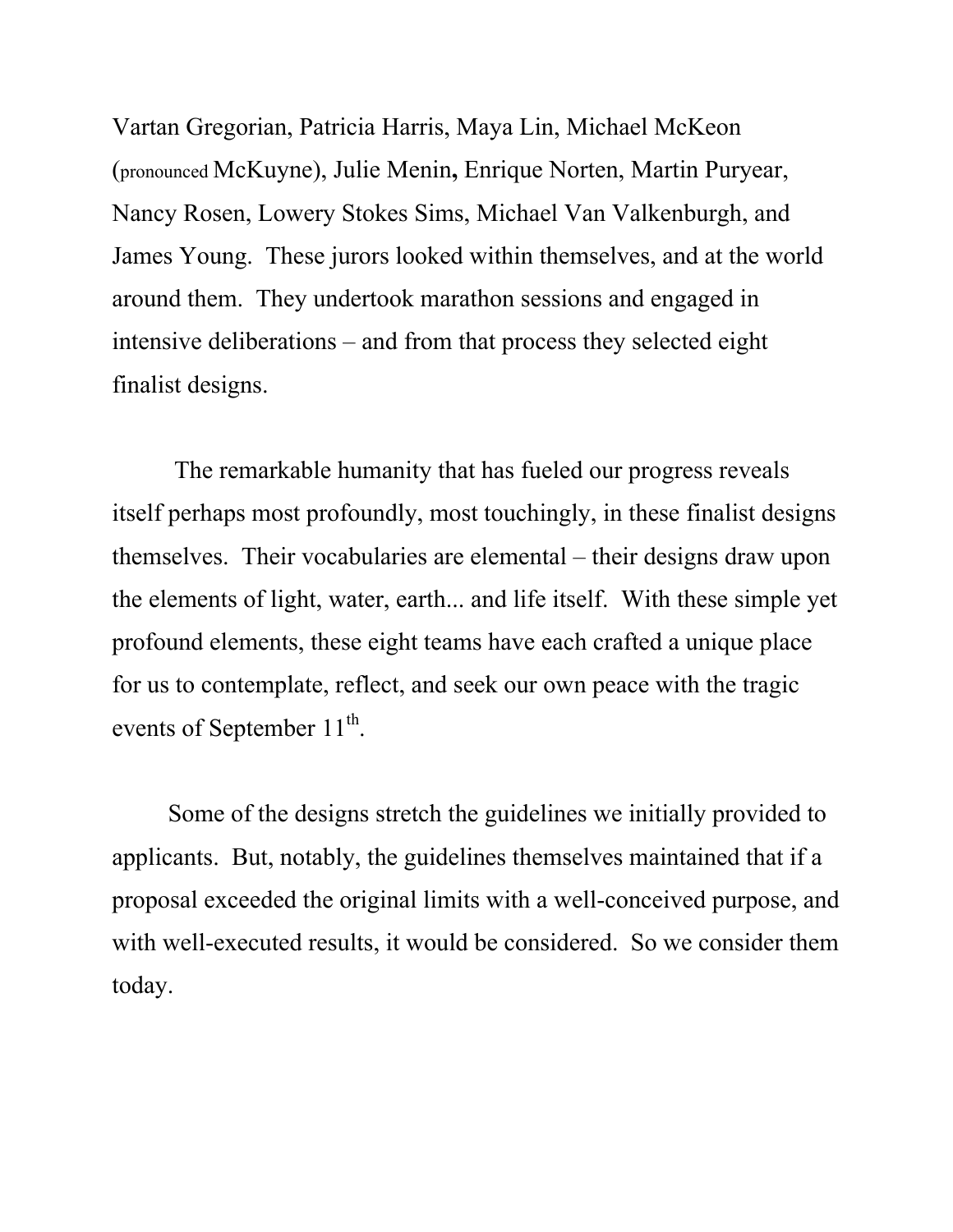The jury – and the jury alone – will select one of these eight plans for the memorial. Let me praise the members of the jury for their wisdom and openness – for their decision to reveal the designs to the public before making their final selection. The LMDC Board, the victims' families advisory council, and the memorial mission statement and program drafting committees each previewed the finalists yesterday, and today the designs will be fully unveiled to the world.

Let us collectively contemplate these plans – and let us consider them with all due care. In the exhibit hall here at the Winter Garden – and, for that matter, within the virtual exhibition on the Internet – as you turn from one proposal to the next, please take your time. There are many nuances worthy of close consideration. And, as you view the designs, take a step back. Let us consider how these plans honor our heroes and loved ones, the two thousand seven hundred fifty-two (2,752) men and women taken from us on that fateful day. Let us ponder not only what the designs mean to us now, but also what they will mean to our children and grandchildren. Generations to come will see the memorial as the reminder that America was attacked but not bowed and heroes were lost but not forgotten.

 There is much left to do. The jury has already spent many more hours on this project than I had initially promised. Once the jury has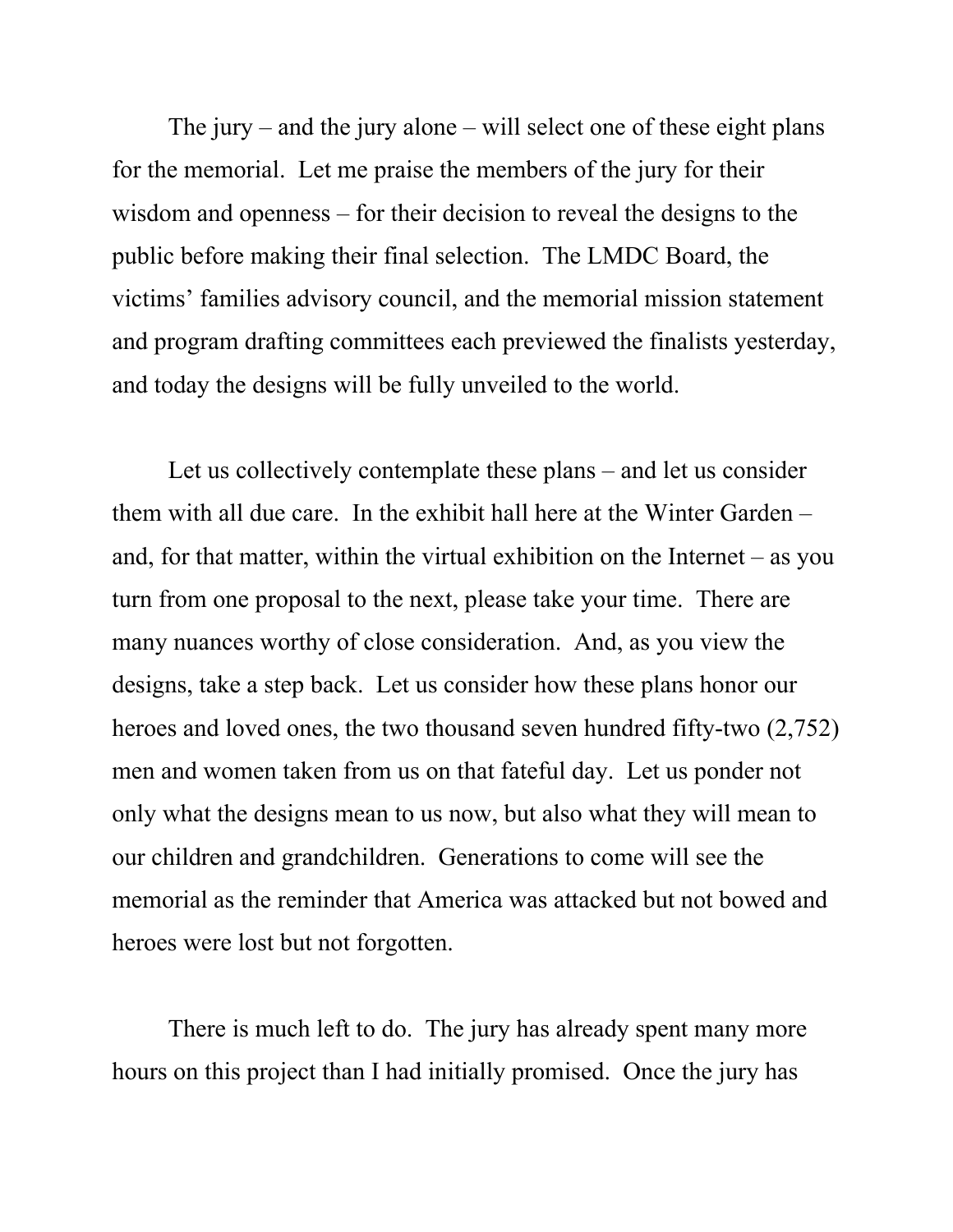completed its work, the selected memorial design and the Libeskind master plan must be integrated with one another – providing us finally with a complete, combined plan for this place formerly torn asunder. Then we must move forward to turn the unified plan into a reality at the World Trade Center site – and we must do so with the same vigor and commitment that have gotten us to this point.

 Thank you to Governor Pataki, Mayor Bloomberg, and the LMDC Board for your guidance and leadership in this effort. Thank you also to the Families Advisory Council – and all of the families – for your countless contributions to this process and for drawing upon a limitless reservoir of strength on our behalf. And let us express our gratitude to all those who submitted proposals to the memorial competition. You have animated this process with five thousand two hundred and one (5201) ideas – and you have offered us five thousand two hundred and one (5201) affirmations that this site and this community can truly be whole again – that we can literally and figuratively fill the final void.

 To close, let me remind this gathering of remarks given on this very date – but in another time and in another place. On November 19, EIGHTEEN sixty three (1863), Abraham Lincoln dedicated a national cemetery at the site of a Civil War battlefield known as Gettysburg. If I may take the liberty, I would like to excerpt from Lincoln's timeless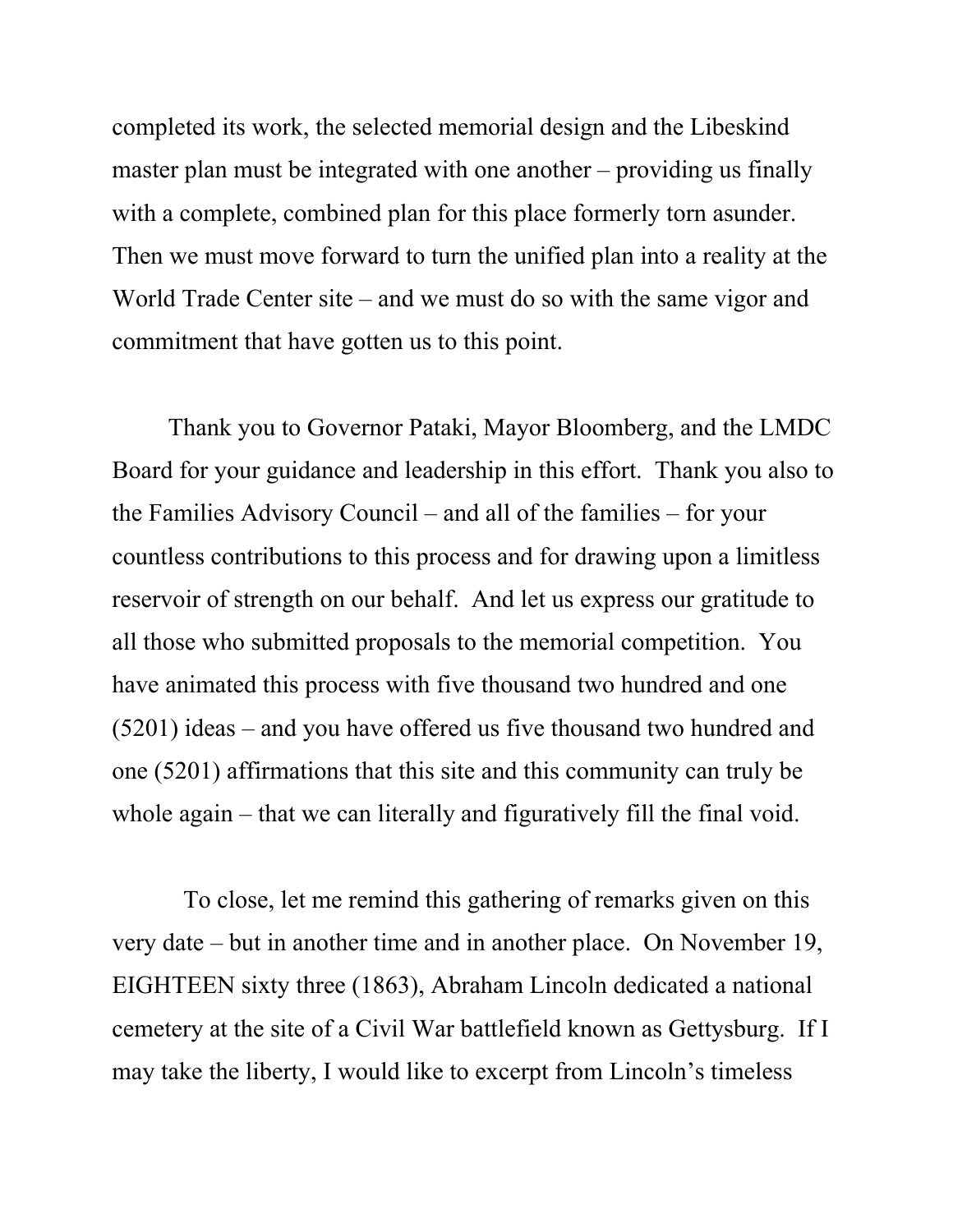address – which has been invoked multiple times since September  $11<sup>th</sup>$ but which never loses its potency. On that day in Gettysburg precisely seven score – or 140 years – ago, Lincoln looked out from his platform to the crowd before him, looked beyond that gathering to the acres of land surrounding them, and looked into his heart to reflect upon the history and future of our nation. And he said: "We have come to dedicate a portion of that field as a final resting-place for those who here gave their lives that that nation might live. It is altogether fitting and proper that we should do this. But in a larger sense, we cannot dedicate, we cannot consecrate, we cannot hallow this ground. … It is rather for us to be here dedicated to the great task remaining before us--that from these honored dead we take increased devotion to that cause for which they gave the last full measure of devotion--that we here highly resolve that these dead shall not have died in vain, that this nation under God shall have a new birth of freedom, and that government of the people, by the people, for the people shall not perish from the earth."

 As we view the memorial designs today, let us invoke this same spirit – let us honor those we have lost and let us also resolve to reaffirm the principles that are the core of our city, state, and nation.

 Now, let me introduce a distinguished representative of the memorial jury, Dr. Vartan Gregorian, President of the Carnegie